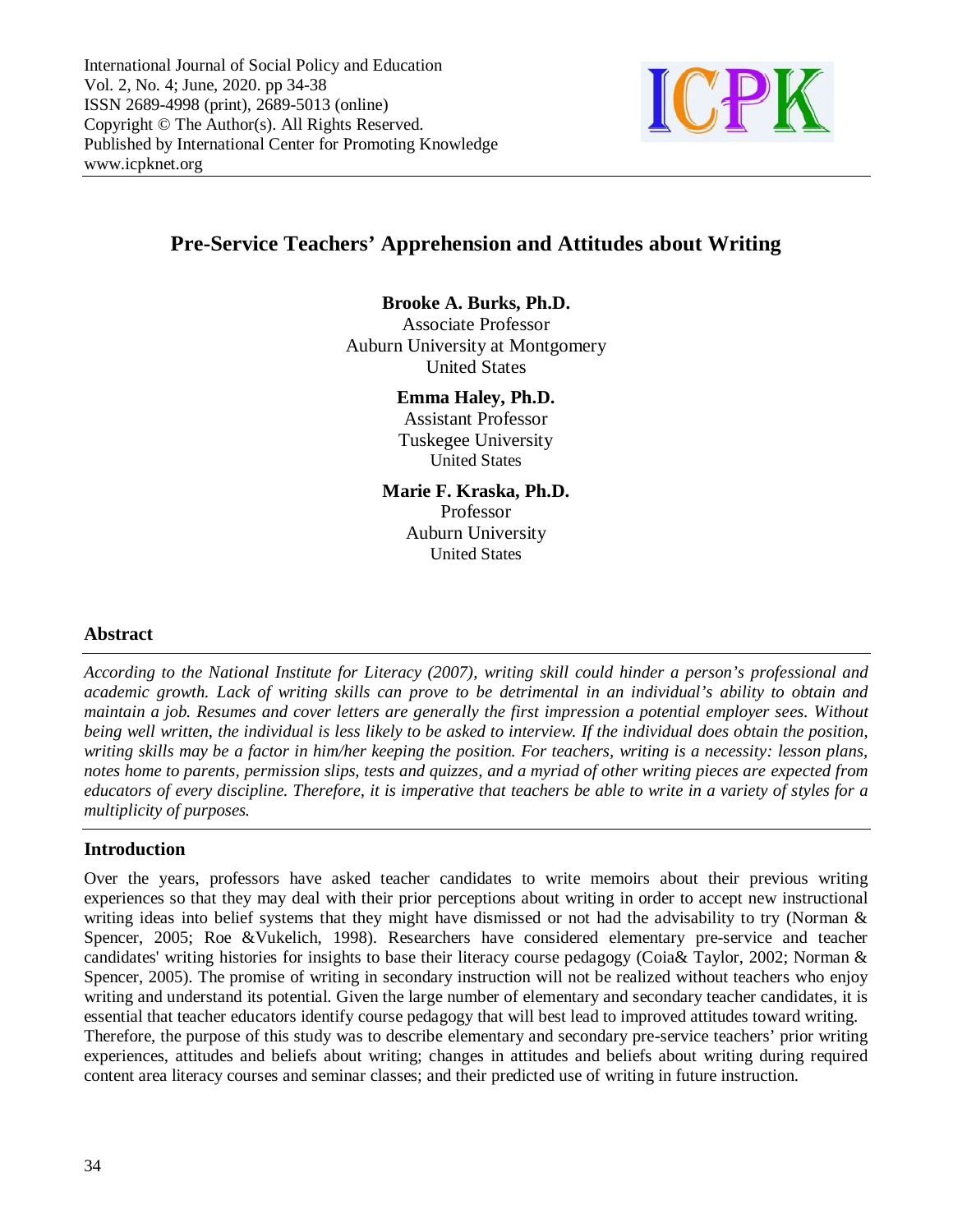## **Methodology**

In a previous study (Burks &Kraska, 2013), the researchers studied writing apprehension of a convenient sample of 14 pre-service elementary teachers to determine their level of apprehension and build a case for involving more writing activities in teacher preparation programs. The current study builds from the previous in that the researchers expanded the reach of participants to include both elementary and secondary pre-service teachers. In this study, permission was granted from professors in multiple classrooms from a private university and a public university to administer survey instruments to teacher candidates enrolled in their courses. Once consent was acquired by the teacher candidates, The Daly-Miller Writing Apprehension Scale (1975) was administered along with additional open-ended survey items created by the researchers. The survey was administered in multiple classes to pre-service teachers. The participants were of multiple pre-service teacher disciplines: Elementary/Early Childhood, English Language Arts, Social Science/History, Biology/General Science, Secondary Mathematics, Physical Education, Art Education, and Special Education.

### **Instrument**

Each participant (n=130) completed the Daly-Miller scale and the additional open-ended survey items. The Daly-Miller scale is a 26-item assessment that measures participants' level of writing apprehension. Scores range from 26 (high apprehension) to 130 (low apprehension). A mean score of 78 indicates a moderate – and healthy – level of writing apprehension. Cronbach's alpha was computed to verify reliability of the 13 items reflecting positive statements on the Daly-Miller Test and for the 13 items reflecting negative statements. Cronbach's alpha was 0.94 for the positively-stated items and 0.91 for the negatively-stated items, indicating a very high level of inter-item correlation for both sets of items.

### **Data Analysis**

The following research questions were addressed in this study: 1) To what extent are elementary and secondary pre-service teachers apprehensive about their own writing? and 2) To what extent do product apprehension, evaluation apprehension, and stress apprehension predict overall writing apprehension for elementary and secondary pre-service teachers?

### **Question 1**

To what extent are elementary and secondary pre-service teachers apprehensive about their own writing?

In the chart below, participants were grouped based on their degree-seeking major. All secondary degree areas (English Language Arts, Science, History, and Math) were grouped together for the purpose of comparing data to elementary candidates. Because of a low number of participants (n=8), several majors were grouped together (Physical Education, Art, Special Education, and those who did not specify a major).

An independent samples t-test showed no statistically significant difference between elementary and secondary teachers for their writing apprehension scores,  $t_{(106)} = 0.69$ ,  $p = 0.49$ . The mean score for the elementary level teachers was  $1.55$ ,  $SD = 0.62$ , and the mean score for the secondary level teachers was  $1.63$ ,  $SD = 0.61$ .

The researchers found that there was no unusual level of writing apprehension among the participants. Although eight participants did have high levels of writing apprehension, they represent only 6% of the participant population (See Table 1).

| Group        | N   | Level 1 | Level 2  | Level 3         |
|--------------|-----|---------|----------|-----------------|
|              |     | Low     | Moderate | <b>High App</b> |
|              |     | App     | App      |                 |
| Elementary   | 62  | 32      | 26       |                 |
| Secondary    | 60  | 30      | 26       |                 |
| PE/Art/      | 8   |         |          | U               |
| Unclassified |     |         |          |                 |
| SpEd         |     |         |          |                 |
| Total        | 130 | 63      | 59       | δ               |

**Table 1. Pre-service teacher apprehension levels**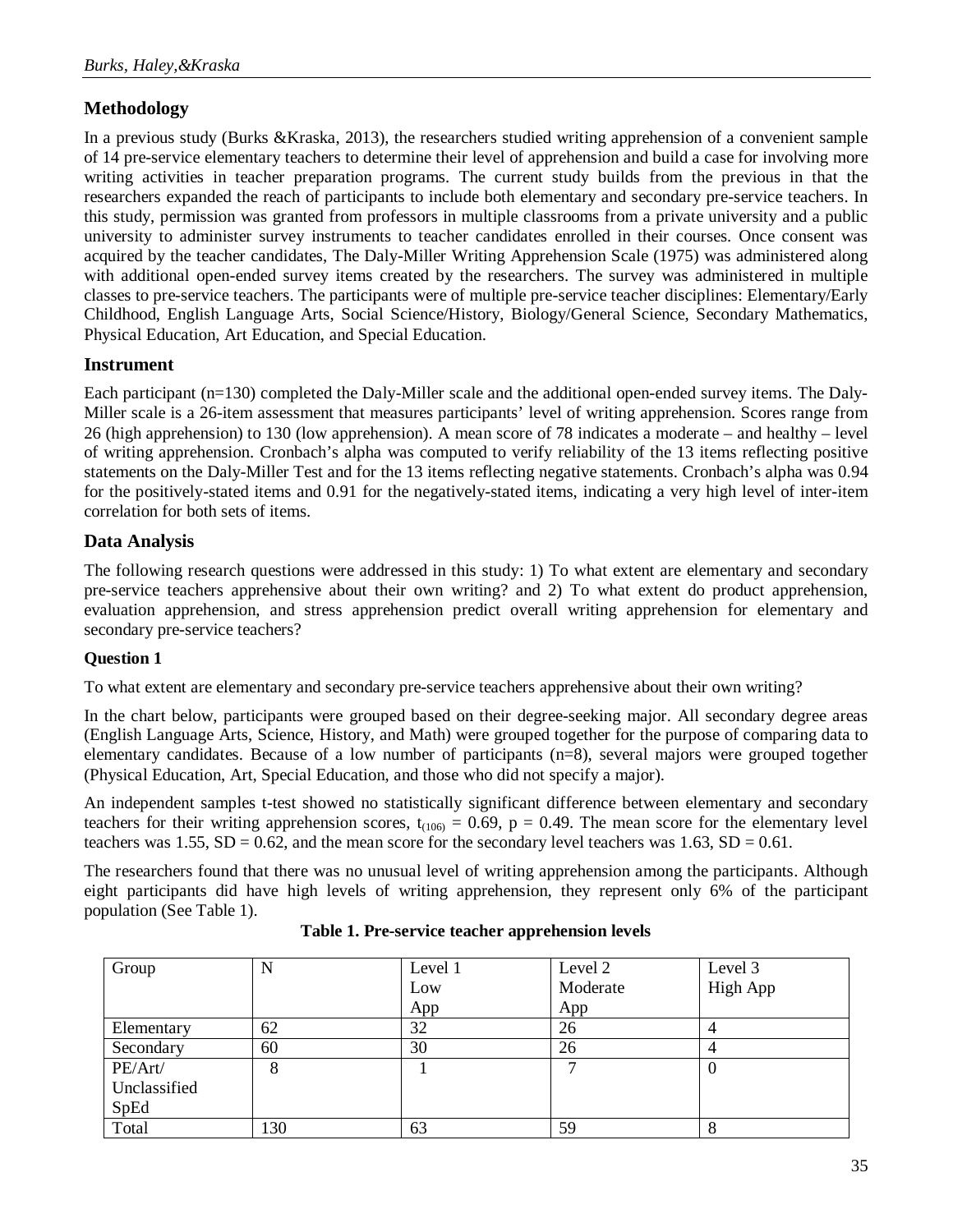In addition to the Apprehension Scale, participants also answered open-ended items created by the researchers. These questions asked participants about their personal uses of writing and their feelings about teaching writing. Two of the questions addressed in this study are as follows:

- 1. Do you feel comfortable teaching writing?
- 2. For what purposes do you write?

For question 1, the researchers discovered that candidates who were more apprehensive appeared to be less comfortable teaching writing. This is not an unusual phenomenon as most individuals tend to choose teaching disciplines in which they feel a level of comfort with the content. The following responses to question 1 (Do you feel comfortable teaching writing?) were from participants whose writing apprehension level was high:

- "I do not. I struggle with keeping a good flow in my papers, as well as grammatical errors. I want to be a strong writer..." (Daly-Miller Score: 51 – High Apprehension)
- "Not really, nobody likes it. It is not enjoyable. Poetry yes, but a 7 page paper, NO!" (Daly-Miller Score: 58 – High Apprehension)
- "No, because it has always been one of my weak areas. I am not comfortable with my own writing." (Daly-Miller Score: 58 – High Apprehension)

The reverse, however, appears true for participants with low levels of writing apprehension:

- "Yes. I actually tutor in writing. I've always been a good writer and made great grades in composition classes. Writing comes easy to me, and I am confident enough to pass along my knowledge." (Daly-Miller Score: 110 – Low Apprehension)
- "Yes. As a professional writer, I have experience I want to share with others." (Daly-Miller Score: 130 Low Apprehension)
- "Yes; I have a good writers (sic) voice and I have been taught grammar, so I feel that I could help teach others." (Daly-Miller Score: 122 – Low Apprehension)

For question 2 (For what purposes do you write?), the researchers found that participants who had high levels of writing apprehension wrote less and for different purposes than those who had low levels of writing apprehension:

- "School papers." (Daly-Miller Score: 73 Moderate Apprehension)
- "Only when I have to. And my thoughts when no one will see" (Daly-Miller Score:  $52 High$ Apprehension)
- "To communicate with others and to express my thoughts." (Daly-Miller Score:113 Low Apprehension)

### **Implications**

Implications from the study indicated that writing apprehension levels vary among pre-service teachers. Most do not experience extreme apprehension. Daly- Miller Writing Apprehension Scale creators indicate that extremes at either end can be troubling. Continuation of work should be to work on writing skills with pre-service educators and to stress writing importance.

In the Common Core State Standards, a heavy focus is placed on literacy; therefore, it is imperative that teachers have good writing skills and be confident in teaching writing across the disciplines (Common Core State Standards Initiative, 2012).

Although writing is an important concept in both school and work, Daisey (2012) states that "writing instruction continues to be overlooked in this country's 1300 schools of education" (p. 2). It is crucial for teachers to be writers so that they can share their writing experiences and justify why writing is worth the anxiety and work it entails (Augsburger, 1998).

### **Discussion**

Good writing habits are important in every work environment. The first impression a potential employer has of an applicant is the written application. Therefore, writing is an important skill that could hinder a person's professional growth and academic growth (National Institute for Literacy, 2007).Yet, Ada and Campoy (2004) found that too many teachers with whom they worked feared writing.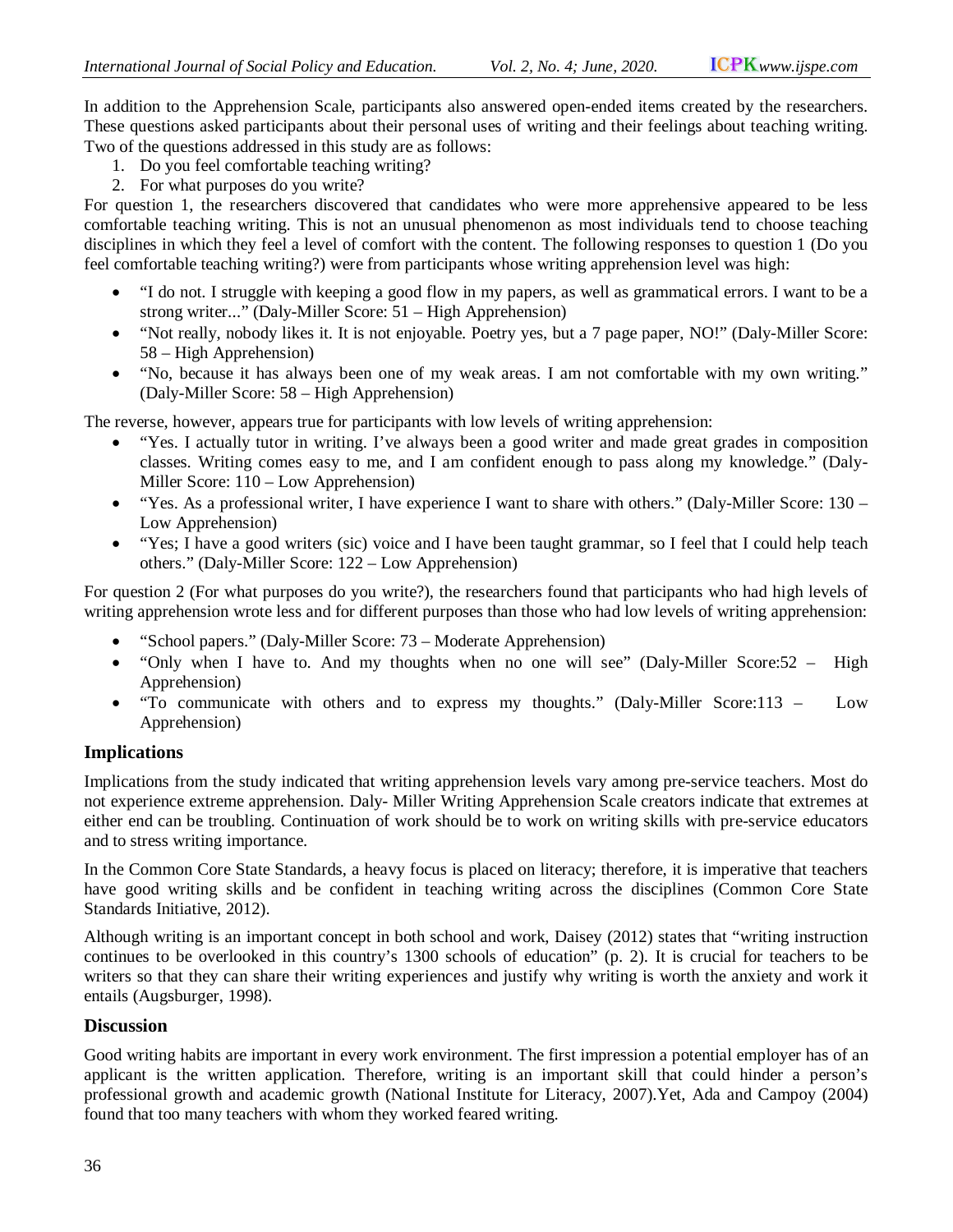Daly and Wilson (1983) define high writing apprehensive individuals as those who attempt to avoid writing and situations that require it. Writing is generally expected in the classroom setting; however, many often do not realize writing's importance in the workplace. The current study helps to support this finding. Pre-service teachers in the current study also expressed avoidance of writing situations when it was not mandatory. Petersen (2019) notes that good writers "benefit their company by ensuring quality communications with clients, prospects and other outside interests."With this in mind, it is important to understand individuals' anxiety towards writing in order to help them alleviate that apprehension.

The concern about pre-service teachers and their writing apprehension is heightened by the requirement of edTPA for teacher certification in many states in the U.S. While the creators of the edTPA assessment argue that writing skill does not bias the scorer (Whittaker, Pecheone, &Stansbury, 2018), candidates still may feel overwhelmed because of the copious amount of writing that is required, especially if they are already apprehensive. Despite this trepidation, these new teachers should encourage their own students who have negative past writing experiences to keep writing. Keyes (1995) encourages writers to continue to write despite their doubts and believes that "the hardest part of being a writer is not getting your commas in the right place but getting your head in the right place" (p. 5). Aspects of writing which are problematic such as how to gather, analyze and organize information, as well as manage writing time efficiently (Peterson, 2008), could be identified and discussed in teacher education courses. Writing can be and is difficult for many people; however, teacher educators may intervene to help preservice teachers make writing more meaningful, do-able and enjoyable as the following researchers suggest: Goldberg (2002) suggests that one or two word daily intentions or goals for the next day, written at the top of rough drafts, help to break down a writing task into manageable tasks; Davis (2004) recommends that when writers become discouraged that they consider dedicating their writing to someone or a cause; Clark (2006) recommends that writers surround themselves with support to keep them going, answer questions, edit, and help provide time to write; Reeves (2002) suggests that writers "hang out with other writers" (p. 4). Teacher educators may pair pre-service teachers as writing buddies throughout a semester to provide encouragement and advice to each other. Teacher educators should help their candidates examine their assumptions about writing and writers in order to help them imagine a new identity as a writer for themselves (Graham, 1999-2000).

### **Conclusion**

Moreover, writing proposes empowerment. John Updike stated, "The humblest and quietest of weapons [is] a pencil" (cited in Roundtree, 2002, p. 46). Writing provides dignity (Daisey& Jose-Kampfner, 2002). Greenberg and Rath (1985) believe that writing "enables the writer, perhaps for the first time, to sense the power of language to affect another" (p. 12). In the classroom, it is the teacher who first models with students the rules of grammar and mechanics and teaches students how to formulate thesis statements and argue ideas. Therefore, the pre-service teacher who is preparing to be the model must be ready to do so. However, if pre-service teachers are apprehensive about their own writing, they may not be as effective as one would hope; hence, creating a cyclical phenomenon of more apprehensive writers. Moreover, teacher educators have the responsibility to model and give pre-service teachers many opportunities and experiences to write, share, and explain their writings. These activities may help pre-service teachers with writing apprehension. Lane (1993) noted that "When we model our struggles along aside [students], we wipe out the disempowering notion of perfection that teachers often unwittingly model, and we expose our uniqueness, our vulnerability, and most important of all, our humanity"  $(145)$ .

### **References**

- Ada, A. F., &Campoy, F. 1. (2004). *Authors in the classroom: A transformative educationprocess*. Boston: Pearson Education.
- Augsburger, D. (1998). Teacher as writer: Remembering the agony, sharing the ecstasy.*Journal ofAdolescent & Adult Literacy, 41*(7), 548-552
- Burks, B. A., and Kraska, M. (2013). Practice what you teach: Pre-service educators' writing apprehension. *Journal of Scholastic Inquiry: Education, 1*(1), 112-119.
- Clark, R. P. (2006). *Writing tools: 50 essentialstrategiesfor every writer*. New York: Little, Brown & Co.
- Common Core State Standards Initiative. (2012). *Implementing the common core state Standards.*http://www.corestandards.org